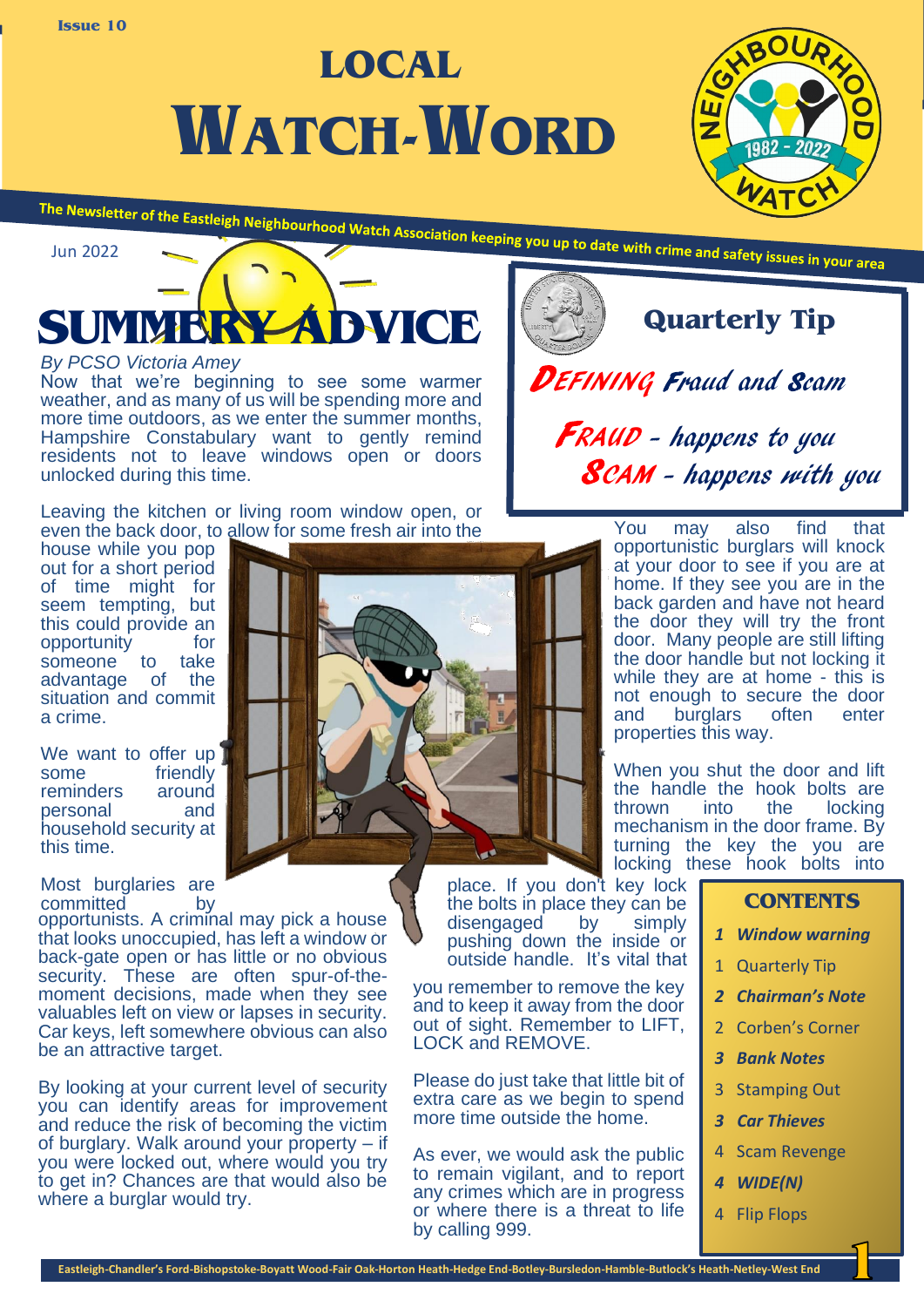# **A Note From Our Chairman**

*Mike Anthony*

Jun 2022



I'd like to share with you about something we learned at a recent meeting with the Hants Pol Cyber Crime Unit and fellow Cyber Champions held to discuss requests for help and latest cyber threats. One topic discussed was that of<br>social-media related social-media crimes and we heard that a significant proportion of the Unit's time is currently taken up by these forms of crime. They typically include ransom demands, sextortion or compromised social media accounts being used by criminals to provide contact information or hide their activities. This obviously tends to be the younger members of society (but not always) and the effects of the crimes on the young victims should not be underestimated - we have seen in the media that, in the worst cases, the victims can be driven to consider suicide.

For example, a young person (often male) may send compromising photos of themselves to someone they have, or believe they have, a close relationship with. Later the relationship may break down and the photos then used to blackmail, distress or pressure them. This is sometimes referred to as 'revenge porn' or 'image-based abuse'. Sometimes the relationship has only been online and the victim is horrified to find that the person to whom they have been sending personal info and photos is not the person they believed them to be - when they receive extortion demands.

So, if you have young children, or grandchildren, active online and maybe at college or starting



Lots more information can be found on our ENWA website

[www.eastleighnhw.org.uk/](http://www.eastleighnhw.org.uk/)

and also take a look at ou[r Facebook](https://www.facebook.com/Eastleigh-Neighbourhood-Watch-1320387824693082/) page



university, it is worth having a conversation with them about recognising the privacy of their, or other people's, images or other private information, that abuse could be an offence and the importance of using strong passwords and 2 Factor Authentication to protect their social media accounts.

It could save someone a lot of distress.

# **Corben's Corner**

 *By John Corben*

Scammers are always adapting and thinking up new ways to con people, Covid related scams, Valentine's Day scams, parcel delivery scams and so on.

I want to talk firstly about **Phone Number Spoofing.** This is changing the incoming number the victim sees on their phone to one such as 0800 318 665, which is the phone number of Barclaycard fraud reporting line. The potential victim would be asked by the fraudster to check this number, and it would check out, adding authenticity to the fraud attempt. Once this 'trust' has been established the scam could proceed. There are **NO** circumstances where any major Bank or financial company would approach a member of the public in this way, so should cause alarm bells to ring. A way to confirm this is a scam is to hang up and call the relevant Bank etc from a separate phone and discuss the call with them.

Secondly I would like to warn everyone about **Remote Access Control.** This is a programme



downloaded onto a computer, phone or other electronic equipment which allows a third party to

remotely access and control all the functions on the victim's device. Typically a scammer, having convinced a person that

their money or other valuable documentation is at risk, persuades the victim to download a programme, so they can help them. However far from helping the victim, this programme, once downloaded, can allow the scammer to control the victims device with usually disastrous financial results. Never be persuaded to download any programme which would allow remote access to any device following an unexpected third party contact.

Finally I would like to remind everyone that **FREE** help can be sought to answer virtually any scam attempt questions from our Cyber Champions. They can be contacted at [hampshirecyberwatch.org](http://www.hampshirecyberwatch.org/)

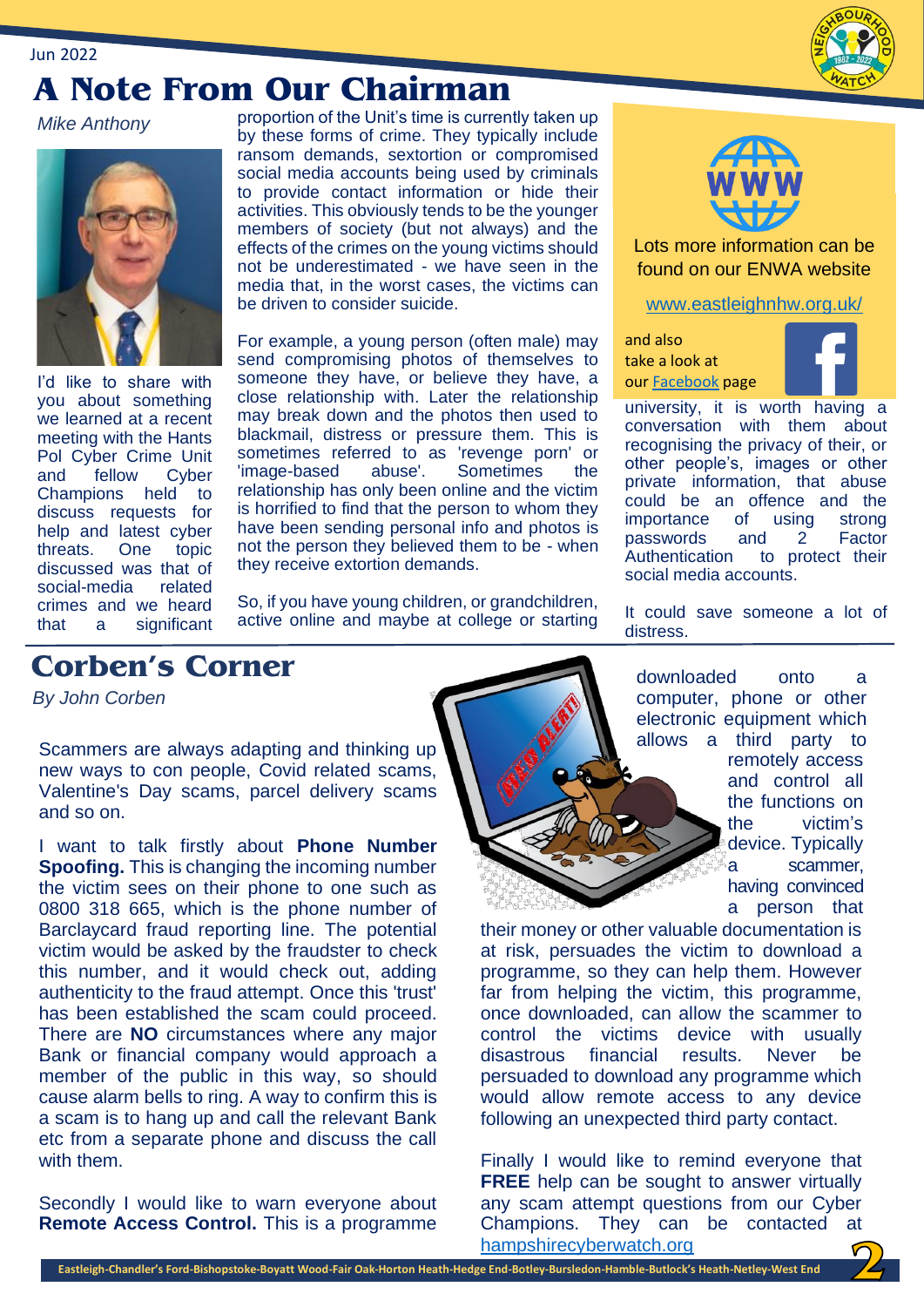

## Jun 2022 **TIME RUNNING OUT FOR LARGE DENOMINATION NOTES**

If you have a big stash of £50 or £20 notes under your mattress then you only have a short time to spend them. The original paper notes were replaced in 2020 for the £20 and 2021 for the £50, by new polymer notes. These have the benefit of being much more durable and have many more security features to reduce the risk of forgeries.

The old paper notes can only be spent until **30th September 2022**, however, they can still be deposited into a UK bank account, the Post Office may also accept withdrawn notes as a deposit into any bank account you can access at the Post Office. The Bank of England say they will always exchange its withdrawn notes and if you look closely at the writing under the Bank of England text on the front of the it says 'I promise to



pay the bearer on demand the sum of x pounds'.



Both the old and the new notes feature the

same picture of the Queen, from a portrait painted when she was<br>59. However, they do have However, they do have different famous individuals on the back. The economist Adam Smith has been replaced by the painter JMW Turner on the twenty. The paper fifty had two people, entrepreneur Matthew Boulton and Engineer James Watt who have been superseded by the Enigma Code breaker Alan Turing.

The Bank of England have worked with GCHQ to design a series of puzzles, based on the Turing £50 note design. You can test your code breaking skills where you will have to solve 11 puzzles, each based on one of the features on the note. Solve all 11, and you will have all the clues you need to solve the final puzzle. [https://www.gchq.gov.uk/informat](https://www.gchq.gov.uk/information/turing-challenge) [ion/turing-challenge](https://www.gchq.gov.uk/information/turing-challenge)

If you have old Christmas stamps you CAN continue to use them after 31 January 2023 following a Royal Mail U-turn. The postal service had initially announced, as part of a wider shake-up, that Christmas stamps would be replaced by new barcoded versions from 31 January 2023. This would have rendered old festive stamps useless unless swapped.

But while Royal Mail says it will still add a barcode to new Christmas stamps, it's confirmed that "following discussions with key stakeholders, including feedback from our customers", non-barcoded Christmas stamps will remain valid.

The U-turn means you can continue to use Christmas and "special" commemorative stamps, such as the *Doctor* 



*Who* collection, after 31 January 2023 – and they don't need to be swapped for barcoded alternatives.

Any other stamps, however, including all those with the Queen's head on them that say '1st' or '2nd' class, or any other price, will not be valid after 31 January 2023. You will need to swap them for a barcoded version (see below for more on this) or pay an as-yet-undisclosed surcharge to continue to use them.





Following some opportunist vehicle content thefts locally, the Police issued the following advice:

- When leaving your vehicle, close all windows and **lock your car**.
- Upon locking your vehicle test the door to ensure it is actually locked.
- Park your vehicle in an attended car park.
- Look for public car parks approved by the Park Mark scheme.
- When parking at home, use your garage. If you don't have a garage, park in a welllit area if possible.
- Don't leave anything on display in your vehicle.
- Take all your personal possessions with you.
- Do not hide any valuable items. Take it with you or leave it at home.
- Leave the glove box open to show there's nothing inside.
- Do not store ownership documents inside the vehicle.